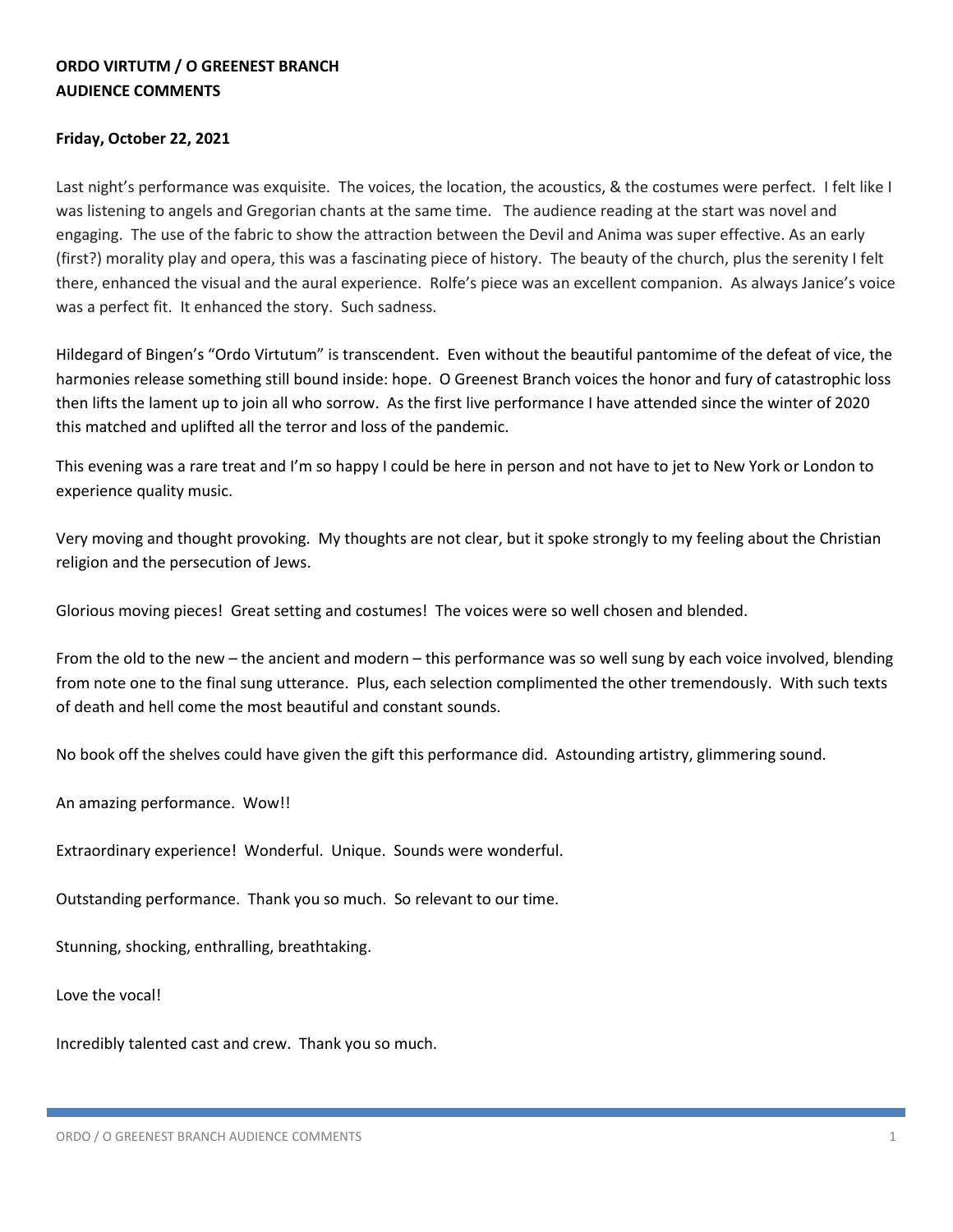Resonant and profound.

Absolutely Entrancing!!!

Absolutely incredible!

Incredible talent.

Great show, Great setting, Stunning voices. Thank you

Holy! The talent! I can even! Thank you!

Lovely!

## **Saturday, October 23, 2021**

Tremendous performance last night by all. Congratulations to all the singers and musicians, and the production team. Amazing!

Went was absolutely fabulous  $\frac{1}{b}$ 

So impressed by this performance! Breathed fresh air into a beautiful historical piece. Flawless vocal performances. Thank you for this.

Stars!!

Quite wonderful. Thank you. I am moved …

MAGNIFICENT! Absolutely gorgeous voice. A transcendent experience. Thank you

Our first time seeing a performance like this...we loved it! Thanks for the show, congrats to all involved  $\odot$ 

Wondrous choirs!

Great staging with the red banner, scarf – very effective. Thanks for a great show!

A spiritual experience! Gorgeous and moving.

It was wonderful! We like the beautiful voice and the tar. The second piece was very powerful. The costumes were interesting and creative.

A very powerful performance by artists that are clearly gifted. It took me to another realm, and I thank you for sharing the energy.